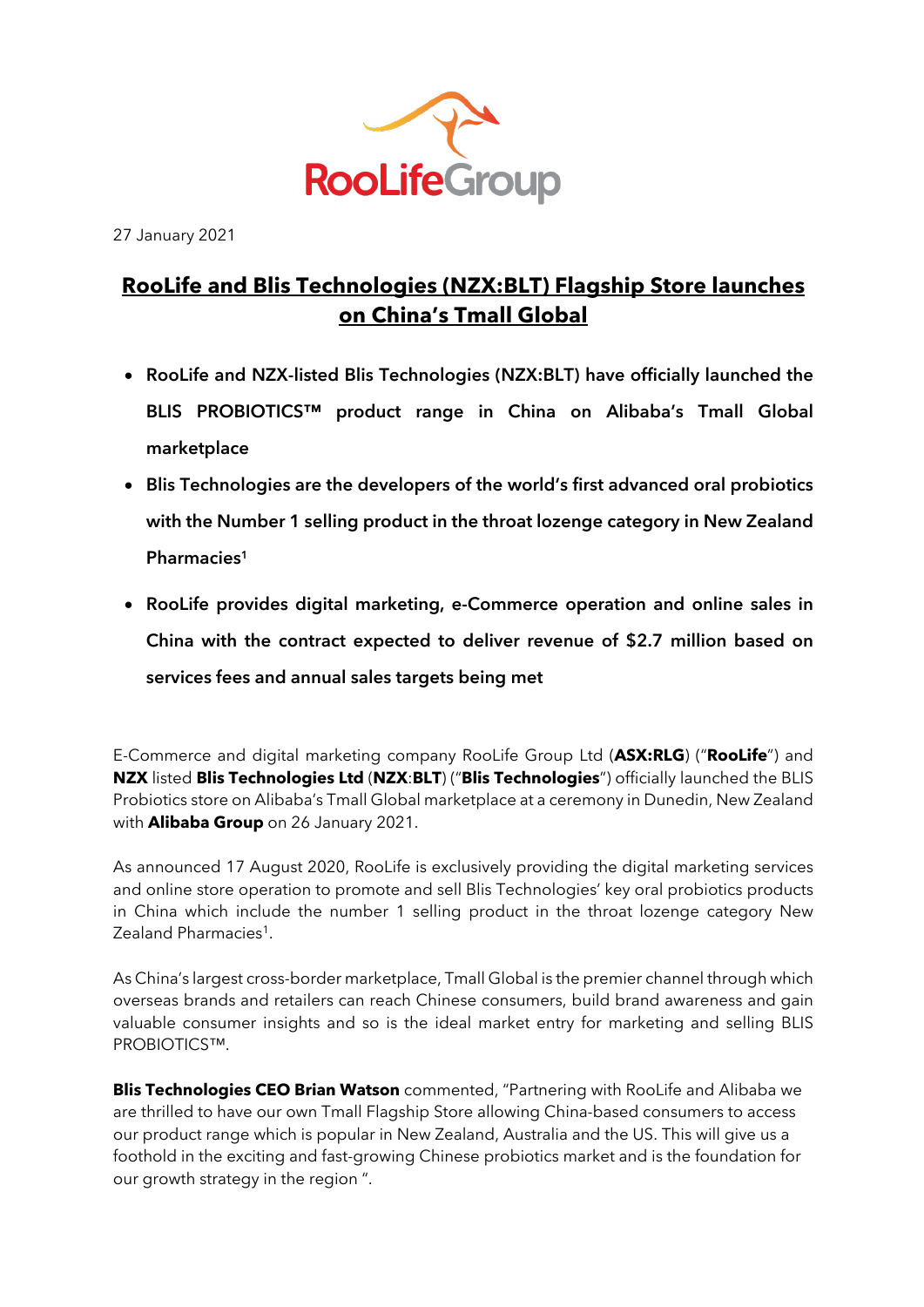

*RooLife launches BLIS PROBIOTICS Tmall store in China leveraging the strong brand credentials and awareness of the BLIS Probiotics brand.*

**Alibaba Group's New Zealand Country Manager Pier Smulders** said,"New Zealand products have a strong reputation and remain a popular choice with consumers in China. We are delighted to welcome Blis Technologies to the Tmall Global marketplace which will further expand this offering."

RooLife Managing Director, Bryan Carr added, "It's very exciting to be launching the online sales for Blis' well-credentialed and well-known oral probiotics products in China. Blis Technologies is well established in the New Zealand and Australian market as the leader in oral probiotics research and development and is the number one selling product in the throat lozenge category in New Zealand pharmacies<sup>1</sup>. This positions it well for growth and expansion in China where online shoppers are actively seeking health and wellbeing products.

The contract, which is subject to ongoing sales performance milestones, is expected to deliver total revenue for the RooLife Group of approximately \$2.7m over a three year period if minimum sales targets, which are scaled up each year, are met.

The RooLife platform provides an international gateway for products and services for companies wishing to enter the China market. RooLife is now representing and driving sales for a growing number of quality products and brand names into China for companies from Australia, New Zealand, U.S.A, Europe, United Kingdom and South America.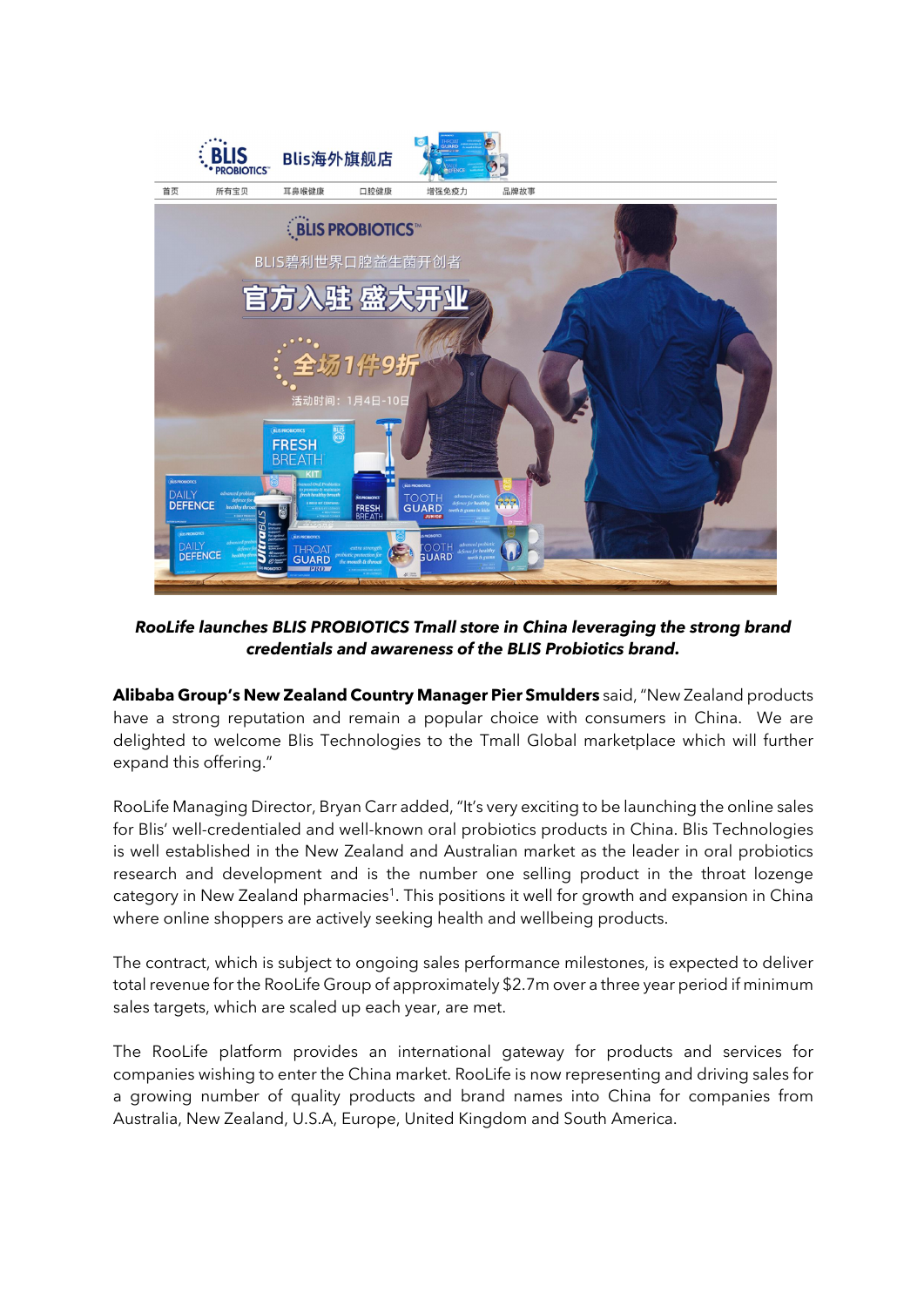

*BLIS PROBIOTICS Official Launch Event held at Blis Technologies, Dunedin, New Zealand attended by (left to right): Muriel Niu (Blis CBEC Channel Lead), Anthony Offen (Blis Chairman), Richard Wingham (Blis CFO), Pier Smulders (Alibaba Country Manager New Zealand), Julie Curphey (Blis CMO), Brian Watson (Blis CEO), Frank Spiewack (Blis Commercial Director) and on Zoom Vivian Wu & Jonathan Cox from RooLife Group.*

### **ENDS**

*1. Source: Blis Technologies ThroatGuard Pro – IRI sales data*

# **Issued by**: RooLife Group Ltd **Authorised by:** The Board of RooLife Group Ltd

For further information, please visit the RooLife website at www.roolifegroup.com.au or contact:

| Bryan Carr                    | Peter Nesveda                                        |
|-------------------------------|------------------------------------------------------|
| Managing Director             | Corporate Affairs & International Investor Relations |
| Ph: +61 8 6444 1702           | Ph: +61 412 357 375                                  |
| Email: ir@roolifegroup.com.au | peter@intuitiveaustralia.com.au                      |
|                               |                                                      |

# **About RooLife Group Ltd (ASX:RLG)**

#### *www.roolifegroup.com.au*

*The RooLife Group of companies provides fully integrated digital marketing and customer acquisition services focusing on driving online sales of products and services for its clients. Powered by the Group's hyper personalisation and profiling Artificial Intelligence System, RooLife provides personalised real-time, targeted marketing. With a key focus on driving sales in Australia and China the company's online e-Commerce marketplace assists businesses to sell directly to Chinese consumers and accept payment via the WeChat and Alipay mobile payments platforms. RooLife's key positioning is about knowing and remaining connected with Chinese consumers, allowing brands to continually sell products to Chinese consumers based on their profiles and purchasing behaviours.*